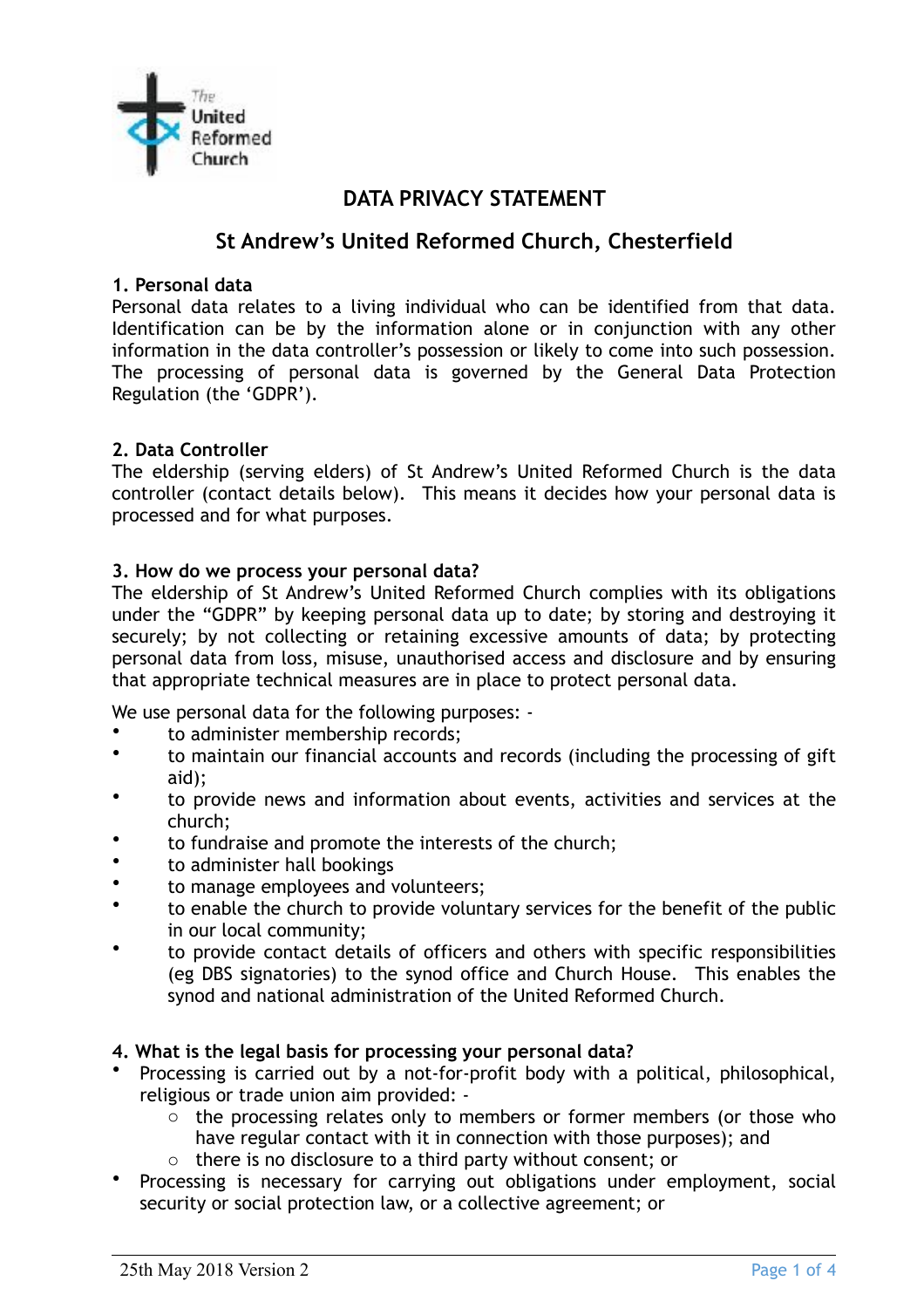Explicit consent of the data subject has been given.

# **5. Sharing personal data**

Your personal data will be treated as strictly confidential and will only be shared with other members of the church in order to carry out a service to other church members or for purposes connected with the church. We will seek consent before including data of a sensitive nature (e.g.health) in the church newsletter. We will seek consent for photographs or videos to be used on the church website or in publications. We will seek the consent of parents or guardians for photographs of children to be used on the church website or in publications. We will only share your data with third parties with your consent.

### **6. How long do we keep data?**

We retain data on the following basis:

| <b>Record Type</b>                                                                                        | <b>Retention Period</b>                                                                                                                                              |
|-----------------------------------------------------------------------------------------------------------|----------------------------------------------------------------------------------------------------------------------------------------------------------------------|
| Membership rolls                                                                                          | Indefinitely                                                                                                                                                         |
| Members, adherents and<br>friends contact details                                                         | 24 months after the last contact                                                                                                                                     |
| Junior Church roll                                                                                        | until the child/young adult reaches the age of 21.                                                                                                                   |
| <b>Junior Church contacts</b>                                                                             | 24 months after the last contact                                                                                                                                     |
| Cradle roll                                                                                               | Indefinitely                                                                                                                                                         |
| Gift aid declarations and<br>paperwork                                                                    | 6 years after the calendar year to which it relates                                                                                                                  |
| Registers of Marriage                                                                                     | As required by the Registrar General                                                                                                                                 |
| Register of Baptisms                                                                                      | Indefinitely                                                                                                                                                         |
| Register of Funerals                                                                                      | Indefinitely                                                                                                                                                         |
| Personal data relating to<br>events for which additional<br>information is gathered eg<br>Church holidays | Disposed of immediately after the event unless<br>anything has occurred (eg and accident) which<br>indicates that records should be retained for a<br>longer period. |
| Records of attendance of<br>children/young people and<br>helpers                                          | Indefinitely for safeguarding purposes                                                                                                                               |
| Photographs and videos of<br>events                                                                       | 24 months after the event - selected items<br>retained for historical records                                                                                        |
| <b>Insurance Records</b>                                                                                  | Indefinitely                                                                                                                                                         |
| Safeguarding matters                                                                                      | Indefinitely or until advised otherwise by<br>authorities                                                                                                            |